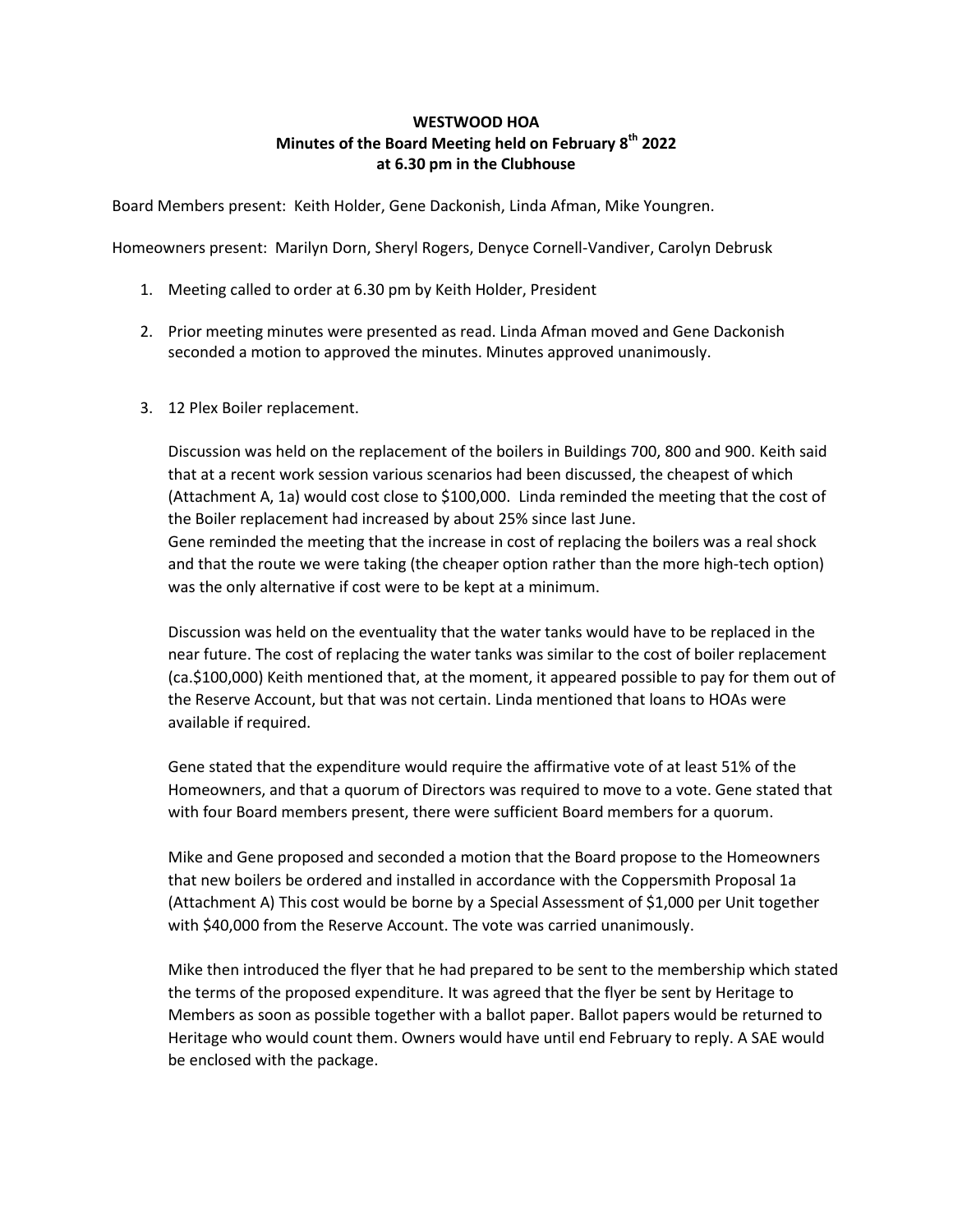From the floor, Sheryl Rogers asked whether the \$1,000 Special Assessment would have to be paid in one payment or in stages. Keith said it was unclear at the moment because the timing of payments to Coppersmith (the contractor) was unknown. The Board agreed that they would try to help members by staging payments.

In answer to another question from the floor, it was stated that the Special Assessment payments would go directly into the Reserve Account.

### 4. Heritage Changeover.

Keith reported that Heritage had not completed all of the issues required in the changeover, but they were well on their way. They now had control of the Operating Bank Account. Signatories on the Reserve Account would stay with Stella and Mike (see Attachment B). Linda stated that Members could now go to the Heritage web site and find all information concerning the finances and minutes of the HOA and it is to be hoped that the Members will be far better informed than they have in the past.

It was pointed out from the floor that certain members found difficulty using computers and accessing the Heritage website. Gene said that it would be useful to send a circular to Members explaining how they could access the Heritage website. Linda pointed out that other HOAs provided a monthly financial and minutes by mail. This was at the expense of the Members rather than the HOA and Heritage could set up this service for those Members that required it. Gene suggested that Heritage could ask Members how they wanted to receive information about the HOA via a circular.

#### 5. Financial Report

Keith outlined the current state of affairs regarding the operating and reserve bank accounts (see Appendix B). Discussion was held on what expenditure limits were legally required for the Reserve Account (see Bylaws paragraph 7 below).

Keith talked about the cash flow analysis he presented (Appendix C). He pointed out that, in the past, funds had not necessarily been moved into the Reserve Account as they should. The Reserve Account was short \$5,100 for 2021. Mike asked if there were any tax consequences of moving money between accounts. The general feeling was that this was not the case. Linda moved and Gene seconded a motion that the Board approve the movement of \$5,100 from the Operating Account to the Reserve Account to make up the deficit for 2021. The Board agreed this unanimously. In the future, Keith said he would ensure that the reserve account received the required dues monthly

### 6. Fee on the Purchase of a Unit

Discussion was held on whether the Board should introduce a fee on the purchase of a Unit in the complex. The fee would be payable by the Buyer and would go entirely to the reserve account. The issue is that a new owner has the advantage of all the capital expenditure that has gone before, and that an upfront fee would at least bring some parity for past expenditure. Linda stated that provided the Fee went into the Reserve Account for capital projects Buyers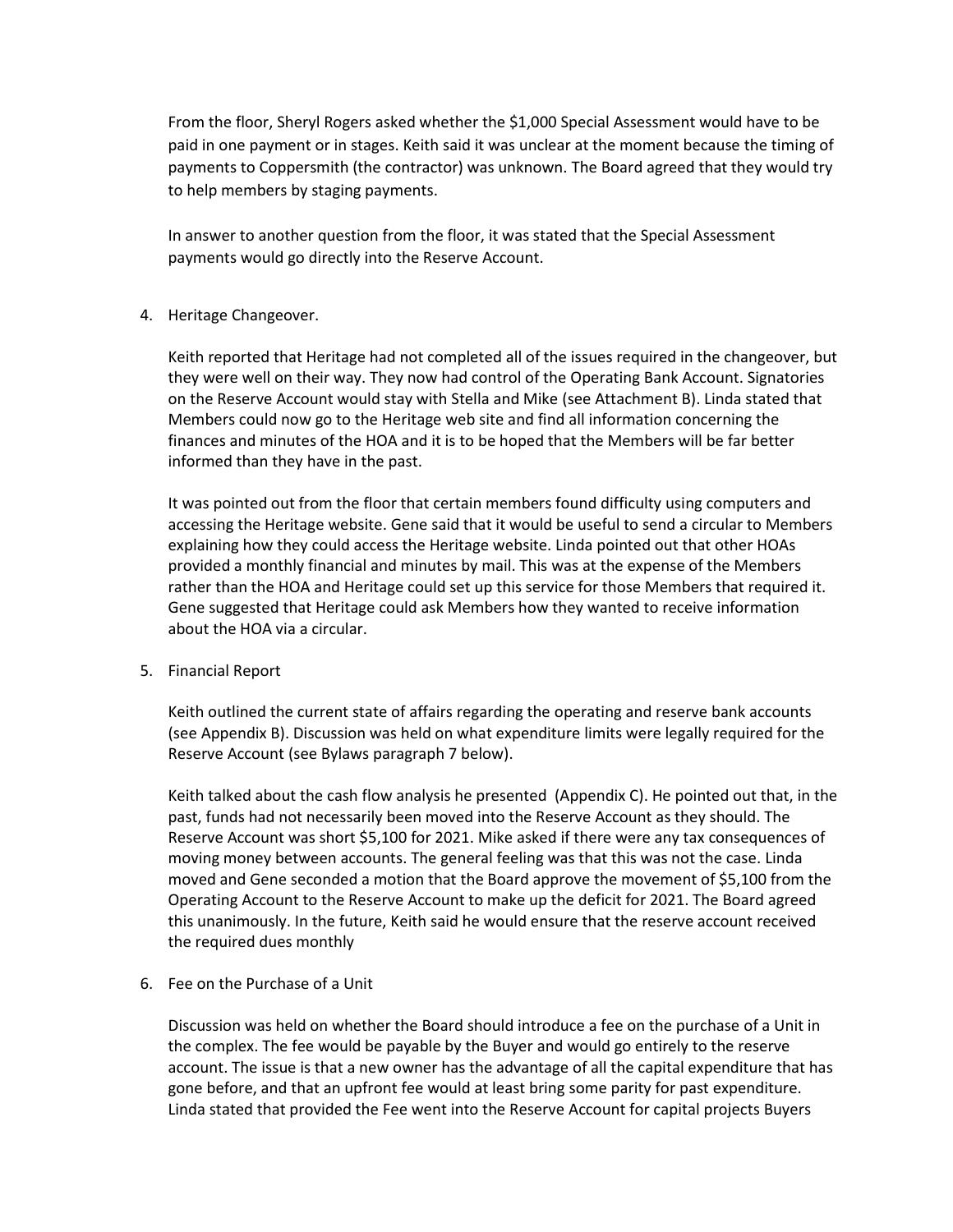should be willing to contribute such a fee. If such a Fee was instigated it would need a majority of votes by the Membership and a change in the Bylaws.

Gene pointed out that the Bylaws can be changed by the Board without a majority of the Membership. He also said that although the Board could introduce such a Fee, it would probably be wise to ask the Membership for approval. He also thought it prudent for the Board to seek legal advice to ensure such a Fee was done correctly. Linda read from the Bylaws that: Bylaws can only be changed by 2/3 vote of members at a properly called meeting at which a quorum is present. Prior notice must be given as provided in Article VI, Section C and the proposed amendment or revision must be included in the call. Linda was asked to look into the project and report back to the Board with a recommendation.

7. Legal/Administrative Issues.

Bylaws: It was thought that the Bylaws had not been updated since November 2009. The need for the revision of certain aspects of the document was agreed (e.g. expenditure limits). It was thought prudent that Heritage should advise on what aspects of the Bylaws needed to be changed.

Website: Linda talked about the website requirements in the light of Heritage's involvement. She stated that we did not need to retain the services of the person currently managing our website. Discussion was held on the interface between the Heritage website and the Westwood website. Mike considered that the issue was probably simpler than first though. It was pointed out that all financial and administrative information would be on the Heritage website and would not be duplicated on the Westwood website and that there would be a link both ways between the two sites. Mike said he could contribute to the information on the Westwood site, but said he did not want to run it.

Linda asked whether we should suspend the newsletter. Also she asked whether the Clubhouse computer was compatible with Windows 11. It was stated that the computer would be used less with the advent of Heritage and we should probably wait and see how things evolved over the next few months before acquiring new software.

Discussion was held on how we inform Members of changes and other information regarding the complex. Mike said he would talk to Heritage about possibly adding a "recent developments" page to their website.

## 8. Other Business

Meeting Date & Time: Linda considered that meeting times should be changed to 4 or 5 pm in the winter months because of the darkness. She also thought the day of the monthly meetings should be changed to the second Monday of the month rather than Tuesday so that it matched with the annual and semi-annual meetings.

Monument Waste: A question from the floor was asked as to whether Monument Waste now recycled material. Keith volunteered to call and get to the bottom of it.